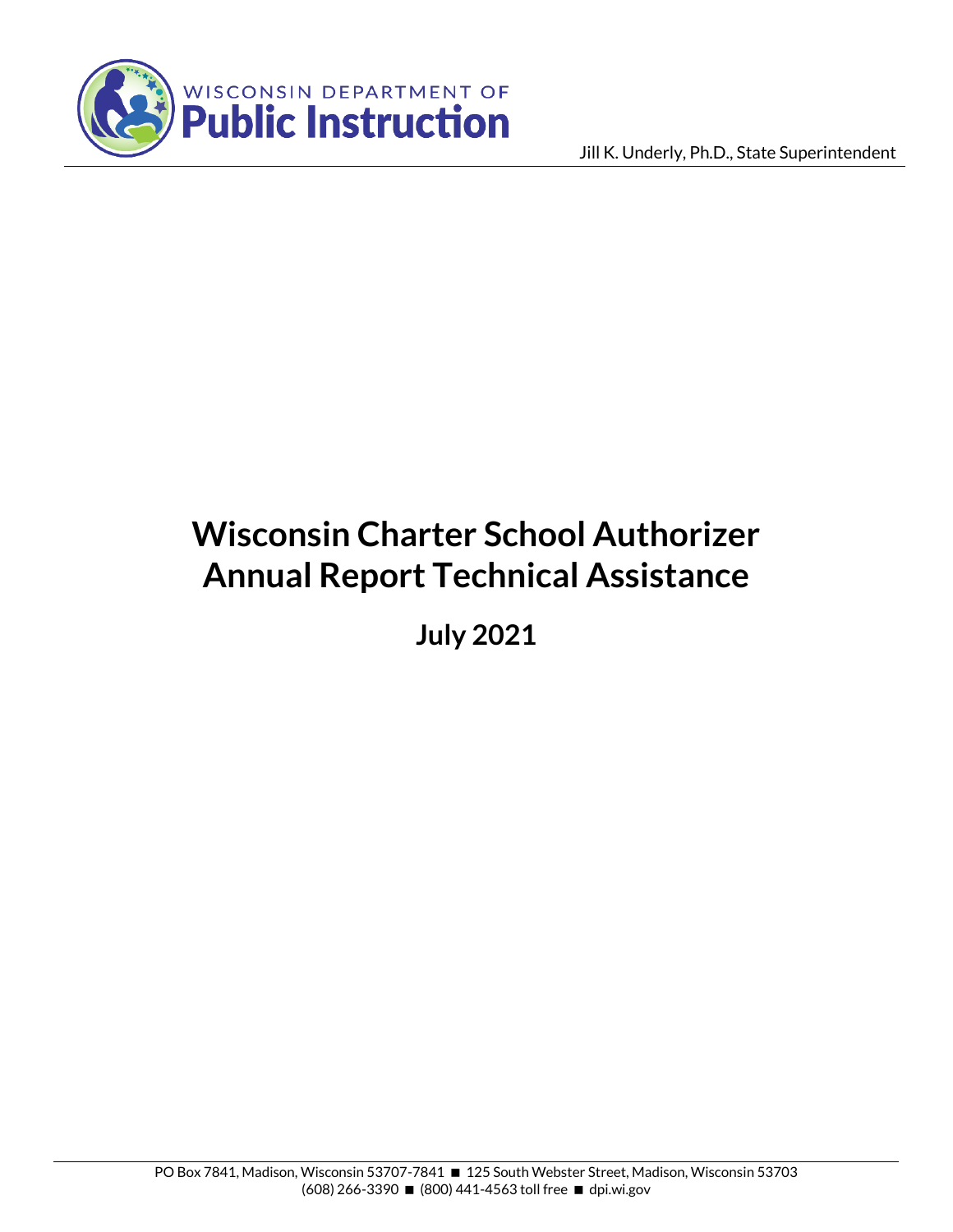*Submission of this information for the 2020-21 school year is required under s.118.40(3m)(f), Wis. Stats, for all Districts and independent charter school ("ICS") authorizers regardless of whether a school was under contract during the 2020-21 year. This includes a district or ICS authorizer that considered a charter petition or had any charter schools open in 2020-2021, even if all the charters in the district or ICS authorizer portfolio are closed in the 2021-2022 academic year.*

Created under 2015 Act 55, s. 118.40(3m)(f), Wis. Stats., requires charter school authorizers to submit to the Department of Public Instruction (DPI) and to the legislature an annual report containing information on charter schools currently under contract, contract renewals, nonrenewals, revocations, new contracts, performance of charter schools, authorizer operating costs and services provided to charter schools. This document provides reporting instruction and additional information for each of these requirements.

Any general questions regarding the report or authorizer duties under s. 118.40(3m)(a) to (e), Wis. Stats., may be directed to Alexander B. Roberson via email a[t Alexander.Roberson@dpi.wi.gov](mailto:Alexander.Roberson@dpi.wi.gov) or via phone at 608-266-0452.

## **Report Completion Directions**:

Charter school authorizers may choose to create a custom report that complies with s. 118.40(3m)(f), Wis. Stats., or use the charter school authorizer annual report template available at [http://dpi.wi.gov/sms/charter-schools/information-authorizers.](http://dpi.wi.gov/sms/charter-schools/information-authorizers)

# **Report Submission Directions**:

Charter school authorizers must annually submit a report to the DPI *and* to the legislature. The report should be submitted annually by each December 15 following the school year. **The report for the 2020-2021 school year is due December 15, 2021**.

**To submit the report to the DPI,** it is preferred that the complete report be scanned as a single PDF file and emailed to the Parental Education Options Charter School Team via email at [charterschools@dpi.wi.gov.](mailto:charterschools@dpi.wi.gov)

Alternatively, a physical copy of the report can be mailed as follows:

Parental Education Options Team – Charter Schools Wisconsin Department of Public Instruction P.O. Box 7841 Madison, Wisconsin 53707

**To submit the report to the legislature** s. 13.172(2), Wis. Stats., requires the report to be submitted to the chief clerk of each house of the legislature. The Chief Clerks have designated the report be submitted to below listed staff:

| Erin Gillitzer                       | Julie Martyn                     |
|--------------------------------------|----------------------------------|
| Records & Journal Clerk              | <b>Assembly Journal Clerk</b>    |
| Jeffrey Beighley                     | 17 West Main Street, Suite 401   |
| <b>Staff Clerk</b>                   | Madison, Wisconsin 53703         |
| P.O. Box 7882                        | Julie.Martyn@legis.wisconsin.gov |
| Madison, Wisconsin 53707             |                                  |
| Erin.Gillitzer@legis.wisconsin.gov   |                                  |
| Jeffrey.Beighley@legis.wisconsin.gov |                                  |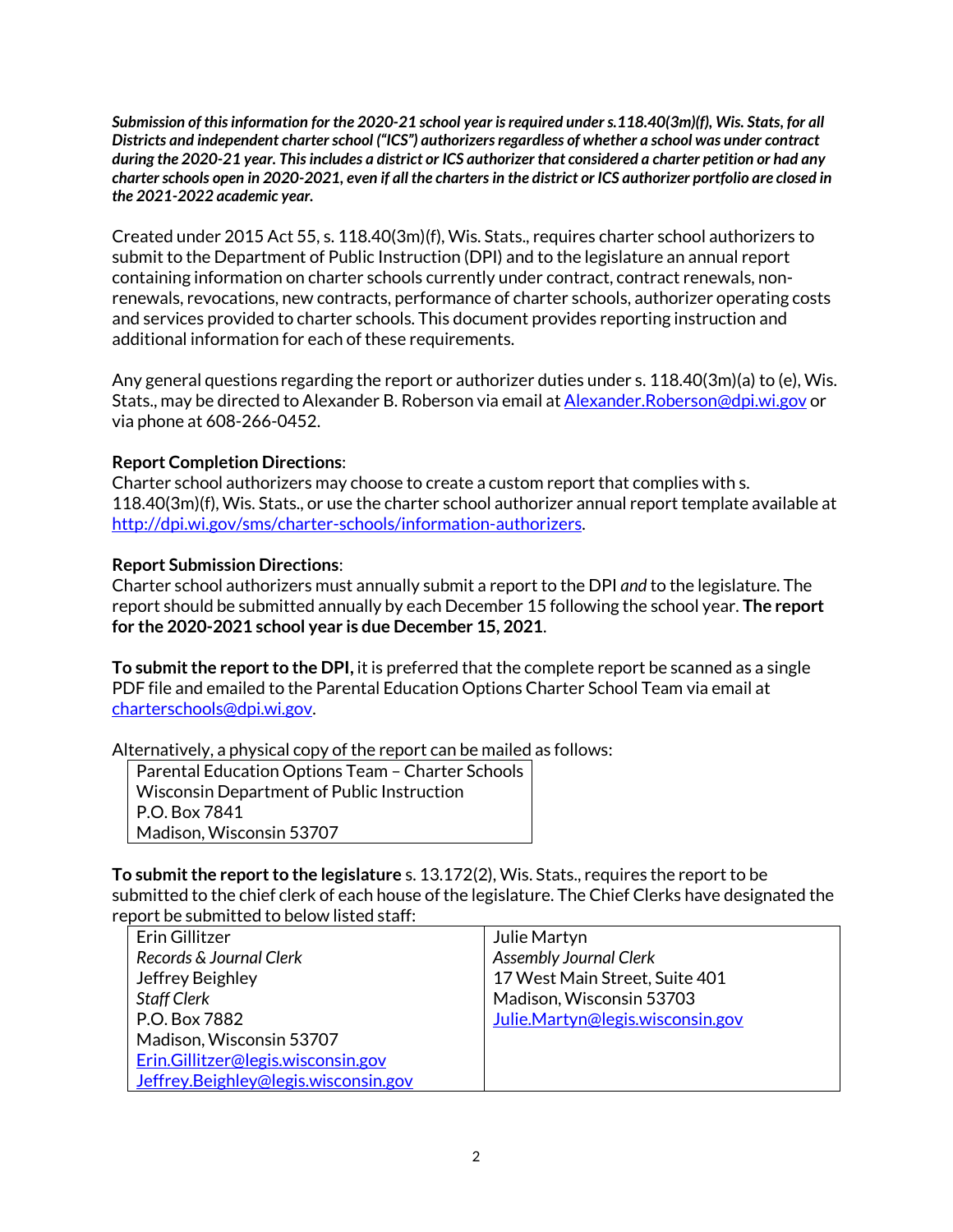# **Wisconsin Charter School Authorizer Annual Report Requirements**

*Below is a description of each of the statutory requirements that must be included in the charter school authorizer annual report. For authorizers using DPI's template, the section identifiers below refer to the sections within the charter school authorizer annual report template available at [http://dpi.wi.gov/sms/charter-schools/information-authorizers.](http://dpi.wi.gov/sms/charter-schools/information-authorizers)*

#### **Section I: Authorizer Information**

Provide authorizer entity, address, contact name and information.

#### **Section II: Charter School Information**

For *Charter Schools Currently Operating Under Contract in 2021-2022*, provide information for all charter schools currently authorized and open during this academic year. These may be schools that opened in 2021-22 or schools whose contracts extend through 2021-22. Provide the governing board's legal entity name. For example, *ABC Charter School* may be governed by *Friends of ABC Charter School, Inc*. This is the entity information filed with the Wisconsin Department of Financial Institutions. Please provide the contract term dates (e.g., 07/01/2018-06/30/2022). Please provide the grades that the charter school is currently serving during this academic year.

For *Charter Schools with Non-Renewed or Revoked Contract during 2020-2021,* provide information on charter schools that were under contract with the authorizer who had their contract nonrenewed or revoked. These are charter schools whose contract was not renewed or who were closed by authorizer action during the previous academic year. Please provide the contract term dates (e.g., 07/01/2018-06/30/2022). Provide the governing board's legal entity name. For example, *ABC Charter School* may be governed by *Friends of ABC Charter School, Inc*. Please include a reason for non-renewal or revocation (e.g., low enrollment; poor academic performance; became a program; operational misfeasance or malfeasance).

For *Charter Schools that Closed During or at the Conclusion of 2020-*2021, provide information regarding charter schools that were under contract with the authorizer that closed due to charter school governing board action. Distinguish these schools from those listed above which were nonrenewed or revoked by the authorizer. Provide the governing board's legal entity name. For example, *ABC Charter School* may be governed by *Friends of ABC Charter School, Inc*. Please provide the contract term dates (e.g., 07/01/2018-06/30/2022). Please include a reason for non-renewal or revocation (e.g., low enrollment; poor academic performance; funding).

Lastly, for *Charter Schools Currently Approved, But That Have Not Yet Begun to Operate*, provide information on those that have a contract and have not yet opened. Typically, these are schools that have taken a planning year. Provide the governing board's legal entity name. For example, *ABC Charter School* may be governed by *Friends of ABC Charter School, Inc*. Please provide the contract term dates (e.g., 07/01/2018-06/30/2022). Please include the academic year (e.g., 2022- 2023) during which the school anticipates opening. Please note that, because these schools are approved but are not yet open, the start date of the contract term may not match the start date for the anticipated first year of instruction. For example, a contract may have term dates of 07/01/2021-6/30/2026, and the anticipated first year of instruction is the 2022-23 school year.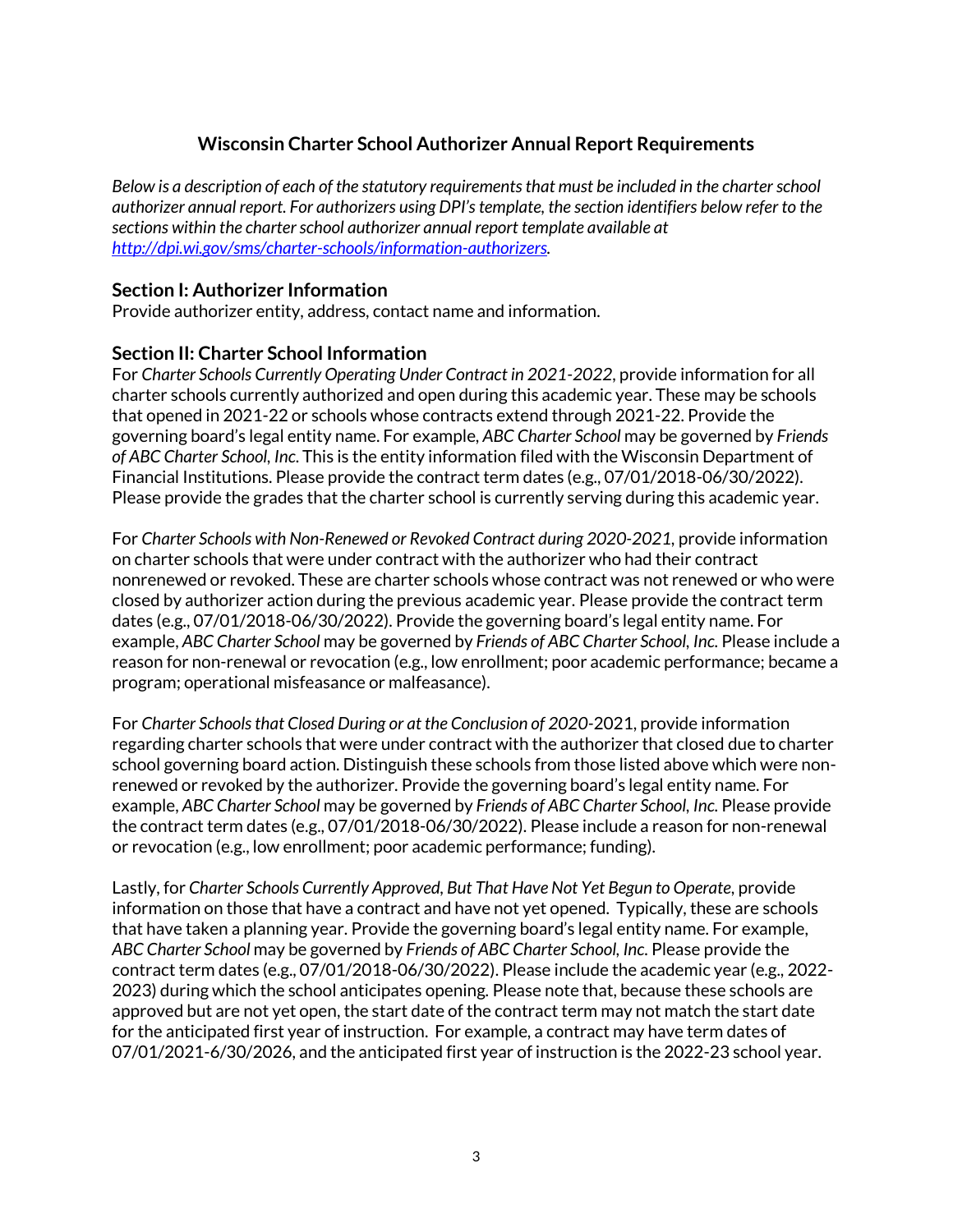# **Section III: Academic Performance of Charter Schools**

Provide a summary of the academic performance of each charter school that operated during the 2020-21 school year. This may include school-level results from the state assessments or local assessments administered. The summary of each charter school's academic performance may also include a discussion of the extent to which the charter school has satisfied the academic performance standards stipulated in the charter contract.

## **Section IV: Financial Performance of Charter Schools**

Provide a summary of the financial performance of each charter school that operated during the 2020-21 school year. The summary of each charter school's financial performance may include copies or schedules from the charter school's annual audit and/or a discussion of the extent to which the charter school has satisfied the financial performance standards stipulated in the charter contract.

*Note: Pursuant to s. 118.40(3m)(b), Wis. Stats., all authorizers must consider the Principles and Standards of Quality Authorizing developed by the National Association of Charter School Authorizers (NACSA). These principles and standards require, among other things, that authorizers define academic and financial standards and collect data from each charter school which should drive the ongoing academic and financial monitoring of schools and inform decisions of renewal or revocation. See <http://www.qualitycharters.org/for-authorizers/principles-and-standards/> for more information.* 

# **Section V: Other Contract Terms and Expectations (Optional)**

Provide a summary and discussion of any additional contract terms or expectations that the authorizer deems relevant to its report on the overall performance of the charter schools it authorizes.

## **Section VI: GAAP Audited Financial Statement of Authorizer Operating Costs**

Provide a detailed audited financial statement prepared in accordance with Generally Accepted Accounting Principles (GAAP), that specifies the operating costs the authorizing entity incurred while fulfilling its duties under s. 118.40(3m)(a) to (e), Wis. Stats., which include:

- Soliciting and evaluating charter school applications,
- Considering the principles and standards for quality authorizing established by the National Association of Charter School Authorizers,
- Giving preference in the awarding of contracts for the operation of charter school that serve children at risk,
- Approving high-quality charter schools that meet identified educational needs and promote a diversity of educational choices, and
- Monitoring the performance and compliance with s. 118.40, Wis. Stats., of each charter school with which it contracts.

## **Instructions for Reporting Operating Costs**:

Specify the operating costs the authorizing entity incurred while fulfilling its duties under s. 118.40(3m)(a) to (e), Wis. Stats. Authorizers may use the supplemental schedule template provided to satisfy this requirement. The schedule utilizes WUFAR object and function codes for reporting. The use of these codes is not required and can be adjusted as needed. For a description of each operating activity listed in the supplemental schedule, see the WUFAR manual at [http://dpi.wi.gov/sfs/finances/wufar/overview.](http://dpi.wi.gov/sfs/finances/wufar/overview) It is recommended that WUFAR Function Code 235000 be used to report charter authorizer operating costs*.*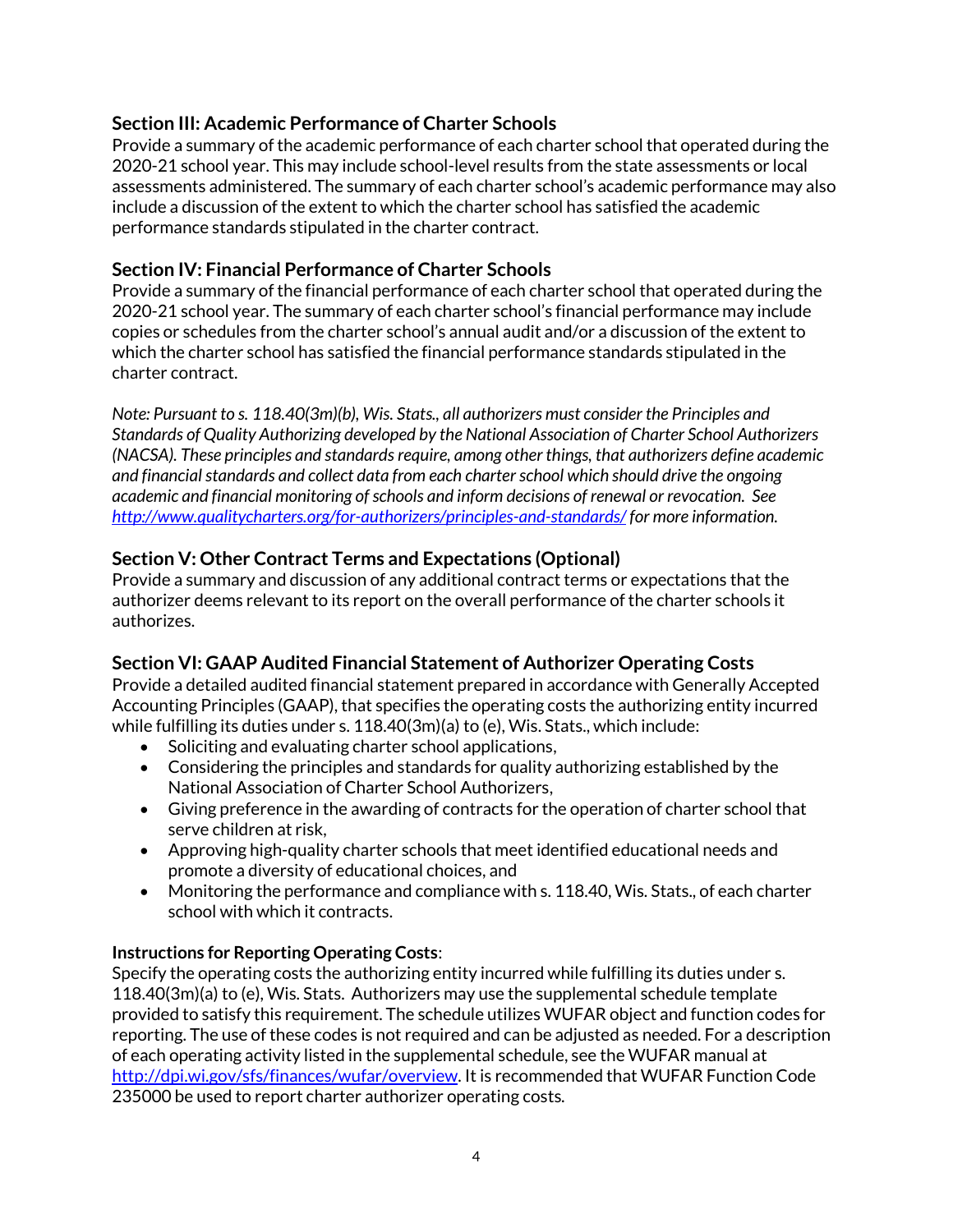Examples of the types of costs that should be reported in the schedule of authorizer operating costs include but are not limited to: costs incurred by the authorizer to oversee and monitor its charter schools (i.e. salary and fringe for individuals who assume these duties); costs incurred soliciting, receiving, and reviewing applications for new charter schools (i.e. salary and fringe for individuals who assume these duties which may include administrative staff, business office staff, legal staff, etc.); costs incurred completing and analyzing charter school data for the purpose of making renewal and revocation decisions; and any additional costs associated with duties under Wis. Stats. 118.40(3m)(a) to (e) above.

Costs that *should not* be included in the schedule of authorizer operating costs include salary and fringe for the teachers at the charter school, costs of charter school transportation, curriculum services, food service, etc. Only costs associated with the authorizer fulfilling its duties should be reported in this schedule.

*For school district authorizers*: The schedule of authorizer operating costs should be included as a supplemental schedule to the school district's annual audited financial statements. An independent auditor must perform audit procedures on the schedule of authorizer operating costs and express an opinion in the independent auditor's report. The school district's annual audited financial statements, including the schedule of authorizer operating costs, must be annually submitted to the DPI School Financial Services team by December 15. The schedule of authorizer operating costs from the submitted annual audited financial statements must also be included in the charter school authorizer annual report.

*For non-school district authorizers*: The schedule of authorizer operating costs should be included as a supplemental schedule to the authorizing entity's annual audited financial statements or as an audited stand-alone financial statement. An independent auditor must perform audit procedures on the schedule of authorizer operating costs and express an opinion in the independent auditors' report. The entity's annual audited financial statements or audited stand-alone financial statements, along with the independent auditors' report should be submitted annually as an attachment to an email sent to [charterschools@dpi.wi.gov](mailto:charterschools@dpi.wi.gov) by December 15. The schedule of authorizer operating costs from the submitted annual audited financial statements or audited stand-alone financial statements must also be included in the charter school authorizer annual report.

**The expenditures in Section VI and Section VII should not match.**

#### **Section VII: Services Provided to Charter Schools and Itemized Costs of Services**

Provide a description of the services the authorizing entity provided to charter schools with which it contracts and an itemized statement that details the costs of these services.

#### **Instructions for Reporting Services and Costs Provided to Charter Schools:**

Specify the services and cost of the services the authorizing entity provided to charter schools with which it contracts. The authorizing entity may provide different types of services to the charter schools with which it contracts and costs may vary. Provide the aggregate total of all costs provided to charter schools for each service category. Authorizers may use the supplemental schedule template provided to satisfy this requirement. The schedule utilizes WUFAR object and function codes for reporting. The use of these codes is not required and can be adjusted as needed. Typical service costs are included in the Instruction and Support Service Function codes listed